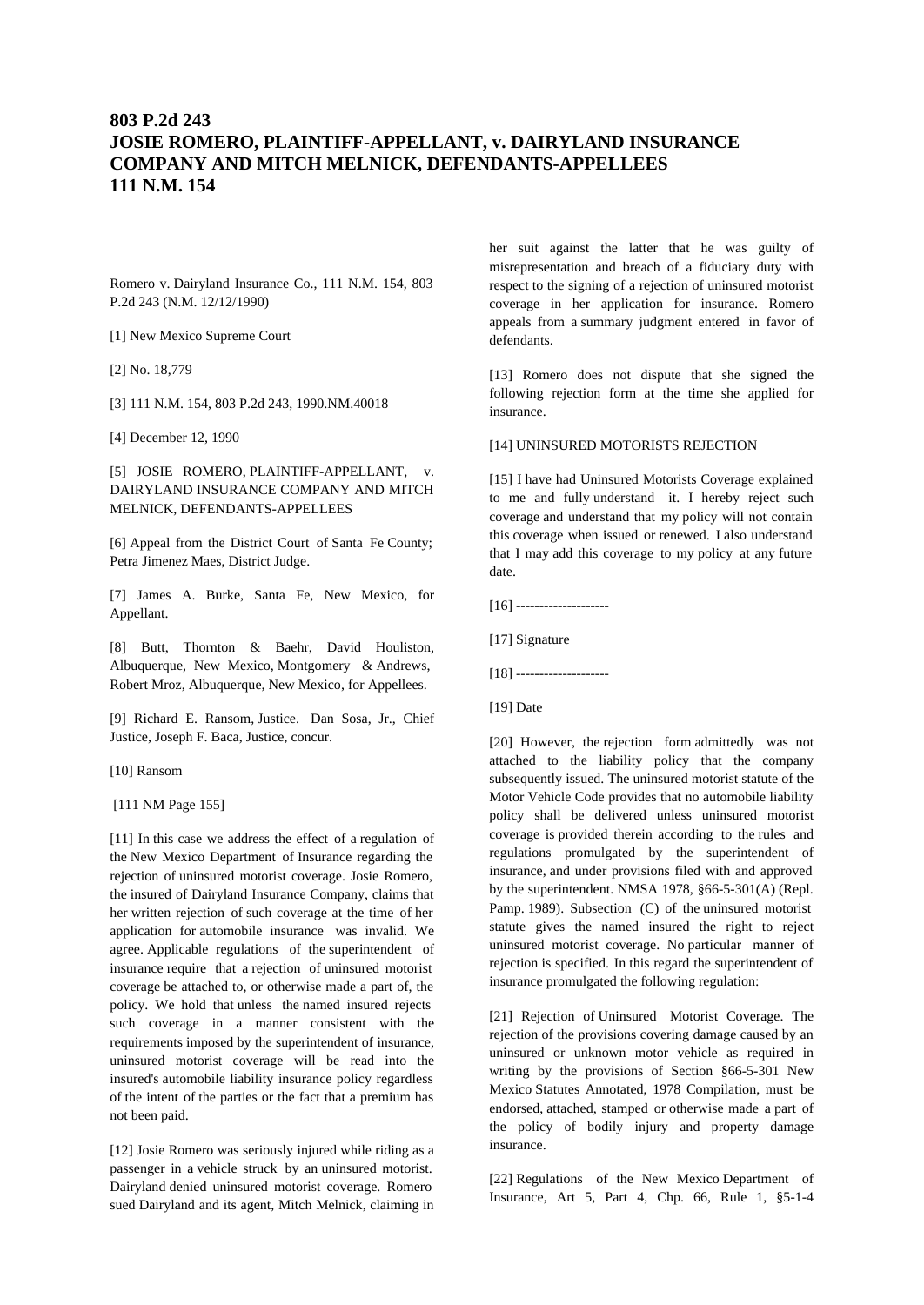### (undated).

[23] In addition to arguing that the rejection of uninsured motorist coverage did not comply with the regulations of the superintendent of insurance, because it was not made a part of the policy, Romero argues that her testimony establishes a triable issue [111 NM Page 156]

of fact on whether uninsured motorist coverage was explained to her, and whether she fully understood such coverage despite the express language to that effect in the application. Romero claims that she had no understanding of what she was signing. She claims the rejection of uninsured motorist coverage was not explained to her and she only signed various forms where indicated by the agent. Romero, a fifty-nine-year-old widow, was purchasing automobile insurance for the first time and did not at that time have a driver's license. She purchased minimum liability coverage consistent with the Mandatory Financial Responsibility Act. See NMSA 1978, §§ §66-5-201 to -5-239 (Repl. Pamp. 1989). Because we find the rejection of uninsured motorist coverage was ineffective in that it did not comply with the regulations promulgated by the superintendent of insurance, we do not address whether there exists a genuine issue of material fact concerning Romero's state of mind when she signed the rejection form.

[24] The uninsured motorist statute, Section §66-5-301, embodies a public policy of New Mexico to make uninsured motorist coverage a part of every automobile liability insurance policy issued in this state, with certain limited exceptions. The statute was intended to expand insurance coverage and to protect individual members of the public against the hazard of culpable uninsured motorists. Chavez v. State Farm Mut. Auto. Ins. Co., 87 N.M. 327, 533 P.2d 100 (1975); Sandoval v. Valdez, 91 N.M. 705, 580 P.2d 131 (Ct. App. 1978). Because we liberally interpret the statute in order to implement its remedial purpose, Chavez, 87 N.M. at 329, 533 P.2d at 102, language in the statute that provides for an exception to uninsured coverage should be construed strictly to protect the insured. Cf. Roger v. Estate of Moultan, 513 So. 2d 1126, 1130 (La. 1987); Employers Casualty Co. v. Sloan, 565 S.W.2d 580, 581 (Tex Ct. App. 1978).

[25] To effectuate the purpose of the statute, the superintendent of insurance is granted the power to make rules and regulations. Sandoval, 91 N.M. at 709, 580 P.2d at 135 (Sutin, J., specially concurring). If not in conflict with legislative policy, legislatively authorized rules and regulations have the force of law. See Jaramillo v. Fisher Controls Co., 102 N.M. 614, 698 P.2d 887 (Ct. App.), cert. denied, 102 N.M. 613, 698 P.2d 886 (1985). We have decided that the authority of the superintendent of insurance in this area is a lawful delegation of legislative authority to an administrative agency, justified by the impracticability of enacting comprehensive statutes relating to uninsured motorist coverage. Willey v. Farmers Ins. Group, 86 N.M. 325, 523 P.2d 1351 (1974)

(recognizing that superintendent's regulations in this area must be consistent with legislative objectives in passing uninsured motorist statute), rev'd on other grounds, Foundation Reserve Ins. Co. v. Marvin, 109 N.M. 533, 787 P.2d 452 (1990).

[26] An insured may reject uninsured motorist coverage, but the rejection must satisfy the regulations promulgated by the superintendent of insurance. The rejection must be made a part of the policy by endorsement on the declarations sheet, by attachment of the written rejection to the policy, or by some other means that makes the rejection a part of the policy so as to clearly and unambiguously call to the attention of the insured the fact that such coverage has been waived.

[27] The regulation that the rejection be made a part of the policy delivered to the insured quite apparently is to ensure that the insured has affirmative evidence of the extent of coverage. Upon further reflection, consultation with other individuals, or after merely having an opportunity to review one's policy at home, an individual may well reconsider his or her rejection of uninsured motorist coverage. Providing affirmative evidence of the rejection of the coverage comports with a policy that any rejection of the coverage be knowingly and intelligently made. Any individual rejecting such coverage should remain well informed as to that decision. We find that the regulation of the superintendent of insurance furthers a legislative purpose to provide for the inclusion of uninsured motorist [111 NM Page 157]

 coverage in every automobile liability policy unless the insured has knowingly and intelligently waived such coverage. For that reason uninsured motorist coverage will be read into an insured's liability policy when a rejection of such coverage does not comply with those regulations.

[28] Here, Romero had no independent way of knowing what she had signed. The application was never attached to the policy; Romero was never given a copy of the application containing the rejection; and the declarations sheet that she later received made no mention of the rejection of uninsured motorist coverage. The only documentation of the rejection of uninsured motorist coverage consisted of two copies of Romero's application for insurance, one that stayed in the agent's files and another that was sent to Dairyland's home office. Under these circumstances we hold that the rejection of uninsured motorist coverage was invalid and ineffective as a matter of law.

[29] Our conclusion that the rejection was invalid is consistent with the decisions of a number of other regarding nonconformance with administrative rules or statutory requirements for the rejection of uninsured motorist coverage. See generally Annotation, Construction of Statutory Provision Governing Rejection or Waiver of Uninsured Motorist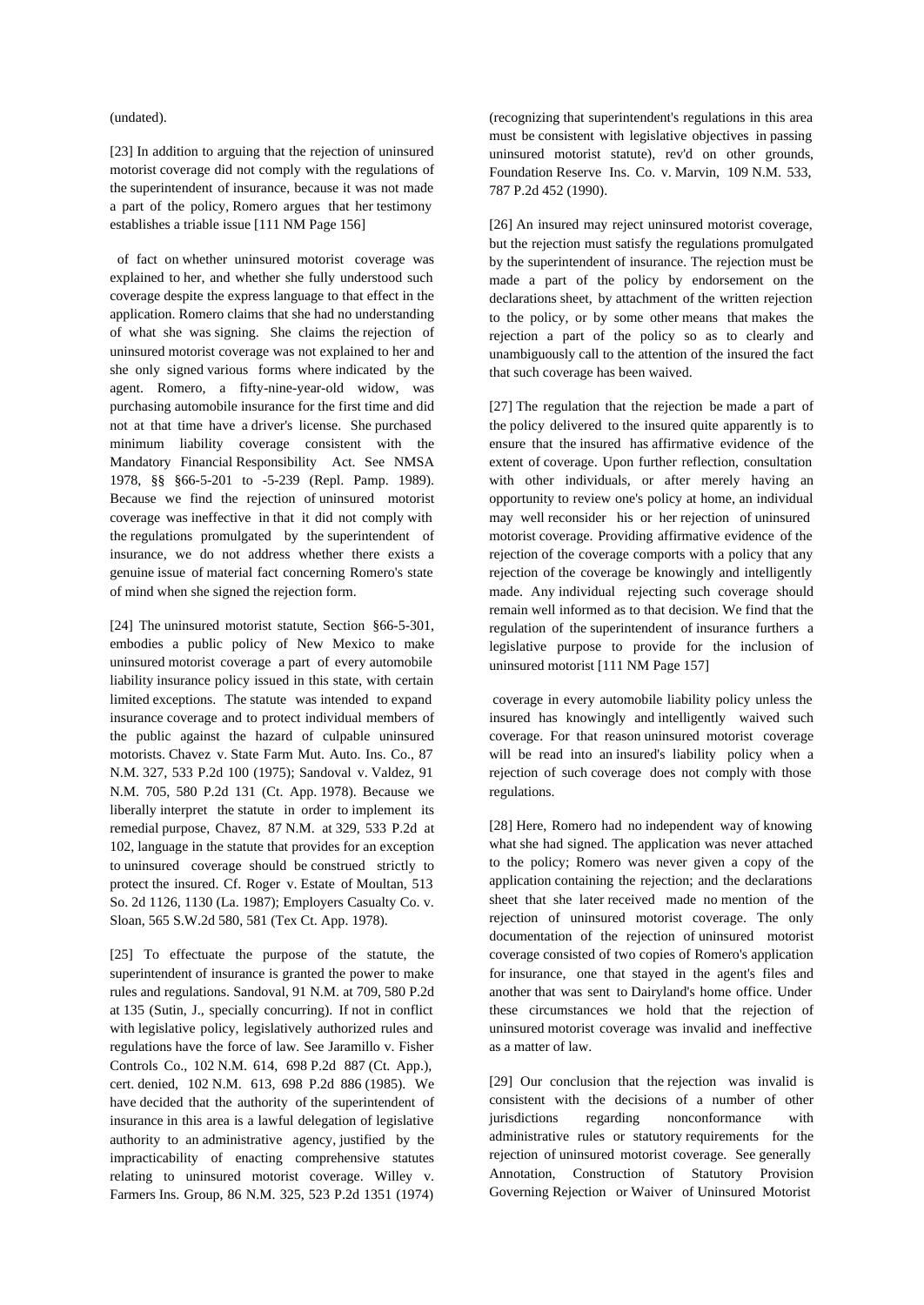Coverage, 55 A.L.R. 3d 216 (1974). For example, in Employers Casualty Co. v. Sloan, 565 S.W.2d 580 (Tex. Ct. App. 1978), the Texas Court of Civil Appeals concluded that an insured could not orally waive uninsured motorist coverage when the State Board of Insurance had adopted a rule that required a written rejection. The insured in that case had orally rejected the coverage and was fully aware that the policy did not specifically provide for uninsured motorist coverage. See also Insurance Co. of N. Am. v. Thomas, 337 So. 2d 365 (Ala. Civ. App. 1976) (oral rejection invalid when memorandum of insurance commissioner required rejection of uninsured motorist coverage to be in writing); Northern Ins. Co. of New York v. Hiers, 504 So. 2d 1382 (Fla. Dist. Ct. App. 1987) (although required, annual notice of coverage options neither was attached directly to premium notice nor incorporated in premium notice; therefore, annual notice of insured's option to request uninsured motorist coverage failed to comply with statutory requirements and no rejection of such option occurred), review denied, 513 So. 2d 1062 (Fla. 1987); Orion Ins. Co. v. Socias, 513 So. 2d 233 (Fla. Dist. Ct. App. 1987) (no waiver of uninsured motorist coverage when insurer failed to use required waiver form); Harris v. United States Fidelity & Guar. Co., 569 F.2d 850 (5th Cir. 1978) (upholding validity of Florida Department of Insurance requiring written rejection of uninsured motorist insurance coverage).

[30] In Louisiana, under statutory requirements (since amended) very similar to the rule promulgated by the New Mexico superintendent of insurance, any rejection of uninsured motorist coverage had to be in writing and physically made a part of the policy. A number of Louisiana decisions held that a written rejection never physically attached to the policy was ineffective. Roger v. Estate of Moulton, 513 So. 2d 1126 (La. 1987); Krantz v. State Farm Mut. Ins. Auto. Ins. Co., 496 So. 2d 1162 (La. Ct. App. 1986); Manuel v. Manuel, 443 So. 2d 729 (La. Ct. App. 1983); Stroud v. Liberty Mut. Ins. Co., 429 So. 2d 492 (La. Ct. App.), writ denied, 437 So. 2d 1147 (Fla. 1983).

[31] The above decisions and others also stand for the proposition that if the rejection of uninsured motorist coverage by the named insured is invalid, statutory provisions concerning uninsured motorist coverage will be read into his or her automobile liability insurance policy. E. g., Employers Casualty Co., 565 S.W.2d at 583; A.I.U. Ins. Co. v. Roberts, 404 So. 2d 948, 952 (La. 1981); Roger, 513 So. 2d at 1131-32 ("[When the rejection is invalid] the law imposes UM coverage in this state notwithstanding the language of the policy, the intentions of the parties, or the presence or absence of a premium charge or payment."); Patrick v. Cherokee Ins. Co., 354 Pa. Super. 427, 512 A.2d 24 (1986). [111 NM Page 158]

 Dairyland and Melnick argue Romero's acceptance and retention of the policy is conclusive under State Farm Fire & Casualty Co. v. Price, 101 N.M. 438, 684 P.2d 524 (Ct. App.), cert. denied, 101 N.M. 362, 683 P.2d 44 (1984).

[32] First, the insured is under a duty to read his policy. Receipt and retention of an insurance policy without objection by one who has had an opportunity to examine it for a reasonable time is regarded as an acceptance of its terms. The insured is required to familiarize himself with its terms. Second, the insured, and not the insurance company, bears the burden of managing his business affairs, including insurance coverage.

[33] Id. at 446, 684 P.2d at 532 (citations omitted). Additionally, Dairyland points out that numerous courts hold that a written rejection on the application operates as an effective waiver of uninsured motorist coverage. E. g., Koenig v. Mission Ins. Co., 106 Ariz. 75, 471 P.2d 271 (1970); Baum v. Allstate Ins. Co., 496 So. 2d 201 (Fla. Dist. Ct. App. 1986); Blalock v. Southern Ins. Co., 180 Ga. App. 319, 349 S.E.2d 32 (1986); daSilva v. Equitable Fire & Marine Ins. Co., 106 R.I. 729, 263 A.2d 100 (1970). We find these cases only stand for the proposition that a written rejection may be enforceable where a statute or regulation merely requires a writing or is completely silent as to the manner of a rejection that the statute authorizes. None of these cases were decided under insurance regulations requiring the rejection be attached or made part of the policy that is delivered to the applicant such as is the case in New Mexico.\*fn1

[34] Moreover, we cannot agree with Dairyland's contention that the policy issued Romero was sufficient to put the insured on notice that she had waived uninsured motorist coverage. The policy issued Romero states:

### [35] WHY A plain POLICY?

[36] At Dairyland, we're always looking for new and better ways to serve your insurance needs. So when an opinion study found that many people objected to fine print and hard-to-read policies, we did something about it.

[37] We created your Dairyland plain talk Policy.

[38] Your insurance protection is important to you. That's why it's important for you to be able to read and understand your policy. Now you can.

[39] The policy declarations sheet states:

[40] These declarations describe the coverage included in your policy, and are considered part of that policy.

[41] ....

[42] Coverages and Limits of Liability: We insure you only for the vehicles described on this page, and only for those coverages which are shown below. The liability is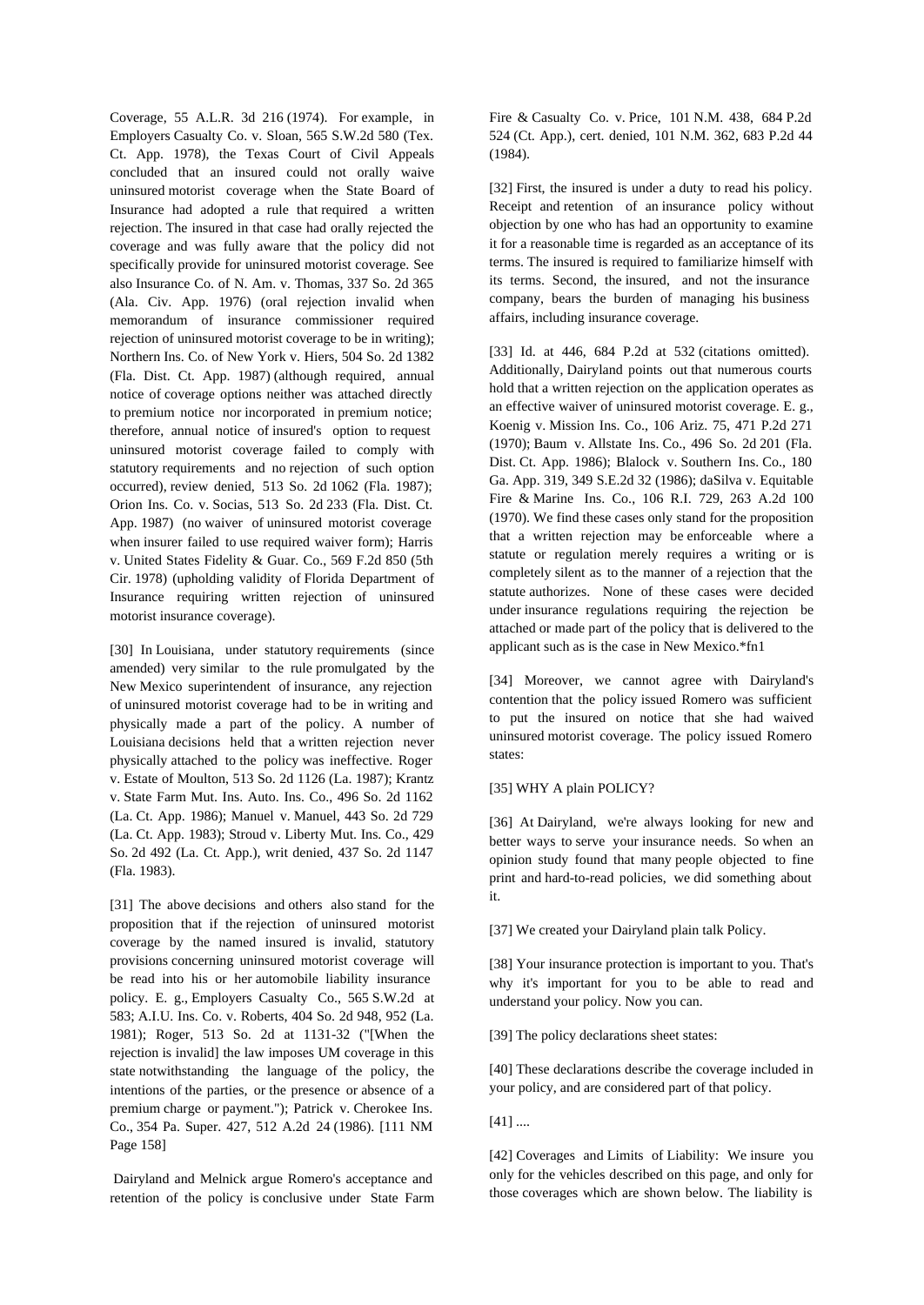limited by the terms of this policy.

[43] Bodily Injury Liability: Each person/accident

[44] \$25,000/\$50,000.

[45] Property Damage Liability: Each accident \$10,000.

[46] At the base of the declarations sheet appear the following endorsements and exclusions:

[47] §5480.00-117-1279 PLN TLK CAR POL

[48] §5480.29-328-1184 AMENDATORY END

[49] §5480.00-122-0678 DRIVER EXCL

[50] §5480.00-127-1178 NAM INS EXCL

[51] §5480.00-140-1279 HOUSE EKCL BRD [111 NM Page 159]

### §5480.00-150-1080 ALASKAN SUITS

[52] There is no mention on the declarations sheet of any endorsement, rejection, or exclusion of uninsured motorist coverage and no further explanation of the above-cited codes is provided. Dairyland states that since the policy only shows that Romero had coverage for bodily injury and property damage, she should realize she did not have uninsured motorist coverage. Dairyland's agent states that the absence of uninsured motorist coverage is indicated on the declarations sheet by the absence of a premium for that coverage. We cannot agree that these cryptic codes and extended inferences should satisfy the regulation that the rejection of uninsured motorist coverage be made a part of the policy. If Romero were to turn to the endorsements in the Plain Talk Policy she would have read the following with reference to uninsured motorist coverage:

#### [53] UNINSURED MOTORIST INSURANCE

- [54] [Underlined in original.]
- [55] Our Promise To You

[56] We promise to pay the damages you're legally entitled to receive from the owner or operator of an uninsured motor vehicle because of bodily injury. We'll pay these damages for bodily injury you suffer in a car accident while occupying a motor vehicle or, as a pedestrian as a result of having been struck by an uninsured motor vehicle. [Emphasis in original.]

[57] Given the realities of the automobile liability insurance business in which the unfamiliar terminology of a policy describes coverage under complex rights and obligations of personal injury and liability law, given an insured who is unsophisticated in business affairs, and given the public policy favoring insurance coverage for personal injury and liability arising from the operation of

motor vehicles, we question whether the language quoted from State Farm Fire & Casualty Co. v. Price regarding the duty to read one's insurance policy can have very general application. The exception is the more appropriate rule as this Court has stated in the past.

[58] We will not simply mechanically charge Mr. Pribble with the duty of reading and understanding the policy and certificate and then bar him from recovery by a literal application of its terms and provisions.... We hold that Mr. Pribble... was only bound to make such examination of such documents as would be reasonable for him to do under the circumstances; that he will only be held to that which he would be thereby alerted; and if the language is such that a layman would not understand its full impact were he to attempt to plow through it, the documents will yield the maximum protection consistent with their language and the reasonable expectation of Mr. Pribble.

[59] Pribble v. Aetna Life Ins. Co., 84 N.M. 211, 216, 501 P.2d 255, 260 (1972), appeal after remand, 86 N.M. 299, 523 P.2d 543 (1974). In any event, as we recently stated in Sanchez v. Herrera, 109 N.M. 155, 783 P.2d 465 (1989), unambiguous exclusionary language is controlling only when not in conflict with public policy, as promulgated by the uninsured motorist statute and applicable regulations. See also Padilla v. Dairyland Ins. Co., 109 N.M. 555,787 P.2d 835 (1990); Schmick v. State Farm Mut. Auto. Ins. Co., 103 N.M. 216, 704 P.2d 1092 (1985); White v. Singleton, 88 N.M. 262, 539 P.2d 1024 (Ct. App. 1975). Public policy clearly favors uninsured motorist coverage for the protection of persons insured under automobile liability policies, and no rejection of uninsured motorist coverage is effective unless endorsed, attached, stamped or otherwise made a part of the policy.

[60] The order of summary judgment in favor of Dairyland is reversed, and the cause is remanded to the district court for proceedings consistent with this opinion.

## [61] IT IS SO ORDERED. Opinion Footnotes

[62] \*fn1 At oral argument Dairyland, for the first time, asserted that no private right of action was created to provide individual redress for any violation of the rules and regulations of the superintendent of insurance with regard to the rejection of uninsured motorist coverage. While we regard this contention to be untimely, we will point out that NMSA 1978, Section §59A-16-30 (Repl. Pamp. 1988) creates a private right of action in any individual covered by Article 16 of the Insurance Code who hassuffered damages from violations of that Section. Section §59A-16-3 forbids insurers from engaging in any practice prohibited as, or determined to be, unfair or deceptive. We believe the promulgated rules and regulations of the superintendent of insurance concerning the requisites for rejection of uninsured motorist coverage may well represent his conclusive determination that insurance practices that do not comply